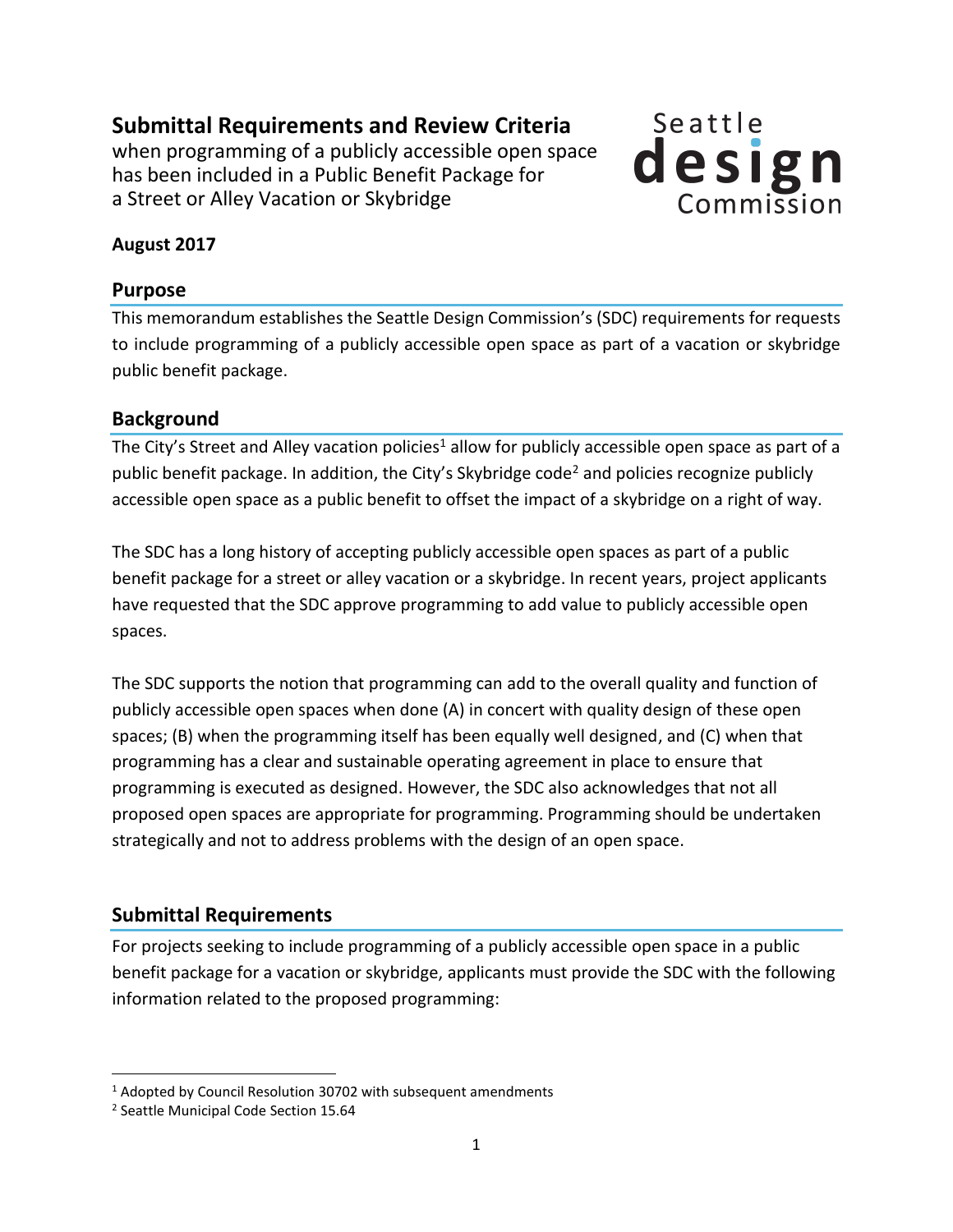SDC Requirements and Criteria for programming in publicly accessible open sapce August 2017

- 1. Scaled site plan showing proposed location(s) of any proposed programming elements, including context drawings illustrating the programming location in the context of the project, and the location of programming in context of public rights of way, easements, or other pedestrian routes to, through or adjacent to the site.
- 2. A written narrative describing the intended effect of the programming and how it will enhance the public open space.
- 3. A description of the people (residents, neighbors, etc.) for whom this programming is being designed or intended.
- 4. Definition of the resources (financial, staffing, etc.) required to execute and operate the programming.
- 5. How funding for programming will be provided and maintained over the life of the open space being programmed.
- 6. A calendar outlining the first year of operations.
- 7. A draft operating agreement that includes any relevant city agencies; operating entities who will execute the programming; or other relevant organizations. These should include:
	- a. The management entity and their experience in managing and operating similar programming spaces
	- b. The number and frequency of events on a yearly basis
	- c. The proposed cost related to attending or using any programming
	- d. Any fees associated that may be imposed on those that seek to use the space during events
	- e. The type and range of anticipated events
	- f. How such spaces will be marketed to the public
	- g. Hours of operation of each programming space
	- h. Staffing plan as it relates to security

The SDC may add or modify these requirements based on staff input or Commissioners request.

### **Elements**

The SDC recognizes two types of programming that may be considered for inclusion in a publicly accessible open space as part of a vacation or skybridge public benefit package:

1. Programming within a publicly accessible open space

In this case, an area within a publicly accessible open space is dedicated for programming. Such programming is intended to be temporary in nature, in that it may last for a few hours or a pre